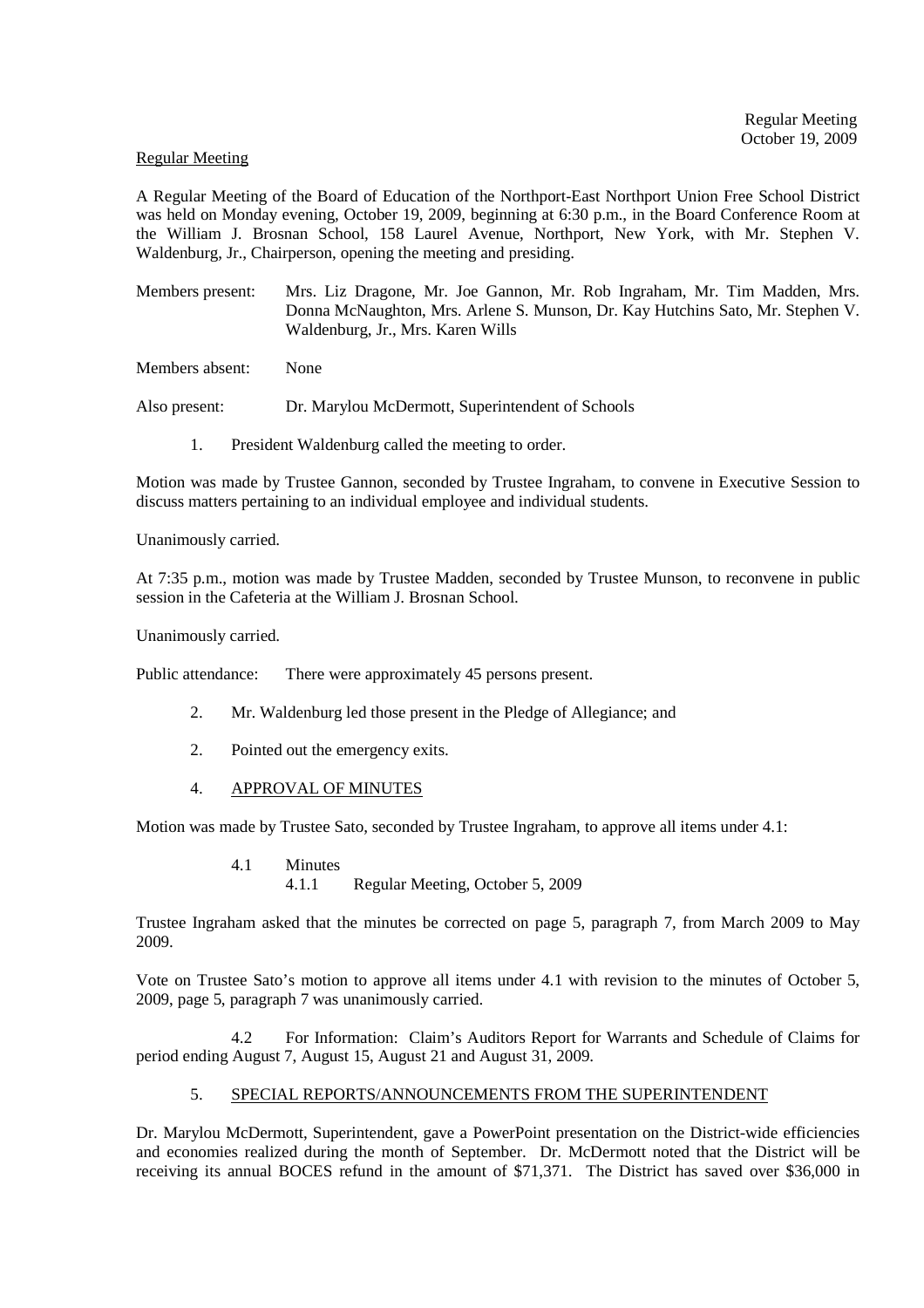custodial, clerical and security overtime costs, and in a comparison of last year to this year has reduced substitute costs over \$13,000. Dr. McDermott stated that the total savings realized for the month of September was over \$121,000. In addition, the District is using electronic communications such as ConnectEd, email and District web pages as a way to inform parents and community members with savings realized in postage, paper, and maintenance and repair of machines.

The Superintendent announced that the District is in the process of undergoing an independent audit which will be completed on October  $20<sup>th</sup>$ . The report will be presented at the November  $16<sup>th</sup>$  Board of Education meeting. Dr. McDermott also noted that there are two seats available on the audit committee and applications will be posted to the District's website.

Dr. McDermott urged parents of middle school students to attend the important drug and alcohol task force forums scheduled for October 29<sup>th</sup> at Northport Middle School and November 4<sup>th</sup> at East Northport Middle School.

The Superintendent announced that David Scott, High School Law Program Coordinator, has been asked to select six students to attend a special forum at the Supreme Court in Washington, DC where the students will meet with former Justice O'Connor and sitting Justices Breyer and Kennedy to discuss landmark cases.

5.1 Accomplishments of Staff and Students

 5.1.1 Mr. Daniel Drance, District Chairperson of Mathematics K-12, introduced Max Curran, Mathematics Department Student of the Month. Mr. Drance stated that Max is a strong, wellrounded student who ranks in the top 3% of his Senior Class with a passion for the sciences, particularly mathematics and computer science. Max was part of Northport's County Championship team at the annual Suffolk County Mathematics Tournament. Mr. Drance also noted that Max was invited to represent Suffolk County for the prestigious New York State Mathematics League (NYSML) Championship's last spring, and was selected for the American Regents Mathematics League (ARML) where he competed with the top math students of the United States. Mr. Drance stated that Max has been Northport's top scorer for the nationally renowned American Mathematics Competition (AMC), American Invitational Mathematics Examination (AIME) and the Suffolk County Mathematics Contest. Max's rich competitive and academic portfolio is highlighted by his perfect score of "800" on the SAT II Mathematics exam and a perfect "5" on last May's AP Computer Science Exam.

The President of the Board and the Superintendent congratulated Max on his fine accomplishments and presented him with a certificate of commendation.

 5.1.2 Governor David Paterson has declared the week of October 19 – October 23, 2009 as School Board Recognition Week. The Governor designed this special week to commend school board members for their dedicated service to the children of New York State. Dr. Marylou McDermott, Superintendent, and Ms. Tish Warner, PTA Council President, presented the nine members of the Board with commendations from Western Suffolk BOCES, and the Northport-East Northport School District and PTA Council.

5.2 Review of mathematics instructional initiatives

 5.2.1 Mr. Daniel Drance, District Chairperson of Mathematics K-12, presented his report reviewing the 2009 district-wide assessment data for grades 3-8, and results of the New York State Regents, Advanced Placement and International Baccalaureate examinations. Mr. Drance noted that the assessment data showed the District outperforming all other groups tested. Mr. Drance also noted that item analysis has been helpful in determining students' areas of strength and weakness and the curriculum is being streamlined and revised accordingly. Mr. Drance discussed the district-wide mathematics initiative of raising proficiency and mastery levels on State Assessments and Regents Exams. At the elementary level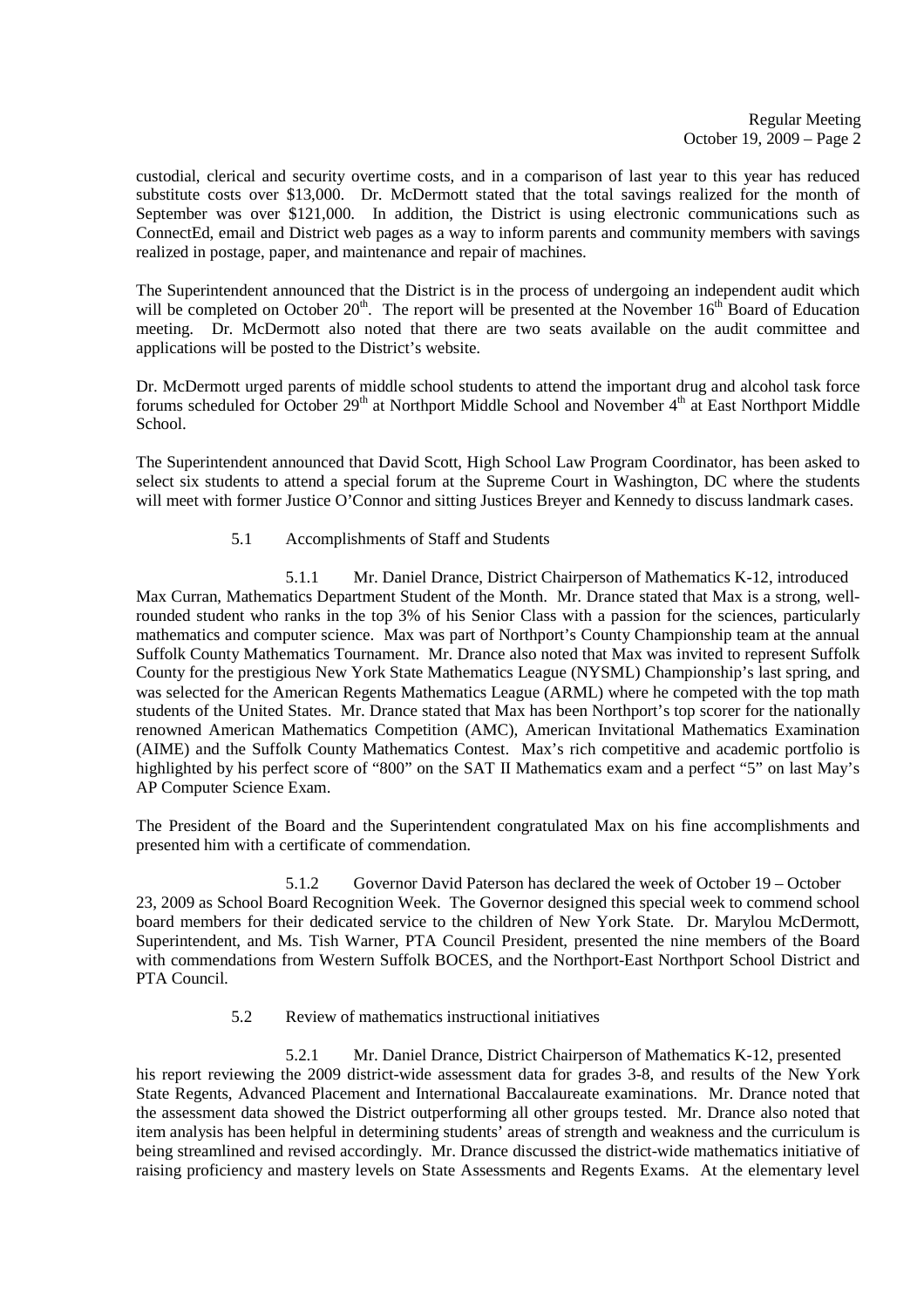initiatives are to incorporate regular computational drill and practice, include a math component with elementary summer school, update curricular resource materials and enroll teachers in SUNY Old Westbury Math/Technology Leadership Training. Middle school initiatives include revising the common assessment schedule, establishing and aligning common curriculum between buildings, creating middle level website and reassessing selection procedure for  $7<sup>th</sup>$  grade accelerated classes. Mr. Drance stated that the high school initiatives include standardized common assessments, establishing 180-day curriculum for all courses with web interface (Moodle), developing the high school website, and devoting time at department meetings for data discussion/analysis.

There was a brief discussion regarding the validity of standardized tests, the rigor of the advanced academic program, Regents exams data on students with special needs, and the middle school bridge program.

President Waldenburg and Superintendent McDermott thanked Mr. Drance for his every informative report.

5.3 The President of the Board reviewed the upcoming Board of Education Meetings of November  $2<sup>nd</sup>$ , November  $16<sup>th</sup>$ , December  $7<sup>th</sup>$  and December  $21<sup>st</sup>$ , 2009. Mr. Waldenburg noted that the presentation of the Annual Report from the Board Auditors has been moved to the November 16, 2009 meeting.

Motion was made by Trustee Munson, seconded by Trustee Sato, to approve all resolutions under 5.4 through 5.6.

5.4 Approving the following resolution:

 RESOLVED, that in accordance with the provisions of Section 6-j of the General Municipal Law, the Board of Education approves the funding of the Workers' Compensation Fund by a transfer of undesignated fund balance (and/or budgetary appropriation) from the 2008-2009 fiscal year in an amount not to exceed \$250,000.

5.5 Approving the following resolution:

 RESOLVED, that in accordance with the provisions of Section 6-m of the General Municipal Law, the Board of Education approves the funding of the Unemployment Insurance Reserve Fund by a transfer of undesignated fund balance (and/or budgetary appropriation) from the 2008- 2009 fiscal year in an amount not to exceed \$150,000.

5.6 Approving Appropriated Reserves, Budget Confirmation and Tax Levy

 5.6.1 RESOLVED that, pursuant to voter approval on May 19, 2009 of Proposition No. 1, the 2009-2010 Budget Appropriations shall be,

| Proposition 1 | <b>Annual School District Budget</b> | \$146,268.851 |
|---------------|--------------------------------------|---------------|
|               | <b>Total Budget Appropriations</b>   | \$146,268.851 |

 5.6.2 RESOLVED that, pursuant to Section 1318, Subdivision 1, of the Real Property Tax Law, the District shall retain \$5,850,754 of its 2008-2009 total unreserved fund balance, said amount being 4.0% of the voter approved budget and shall apply to the 2009-2010 tax levy the sum of \$3,160,000, the remainder of the 2008-2009 total unreserved fund balance.

 5.6.3 RESOLVED that, pursuant to Subdivision 12 of Section 1604 of the Education Law, the estimated receipts, including the application of the remaining unreserved fund balance as determined above in 5.3.2 and the required levy of taxes for school district purposes, be established as follows: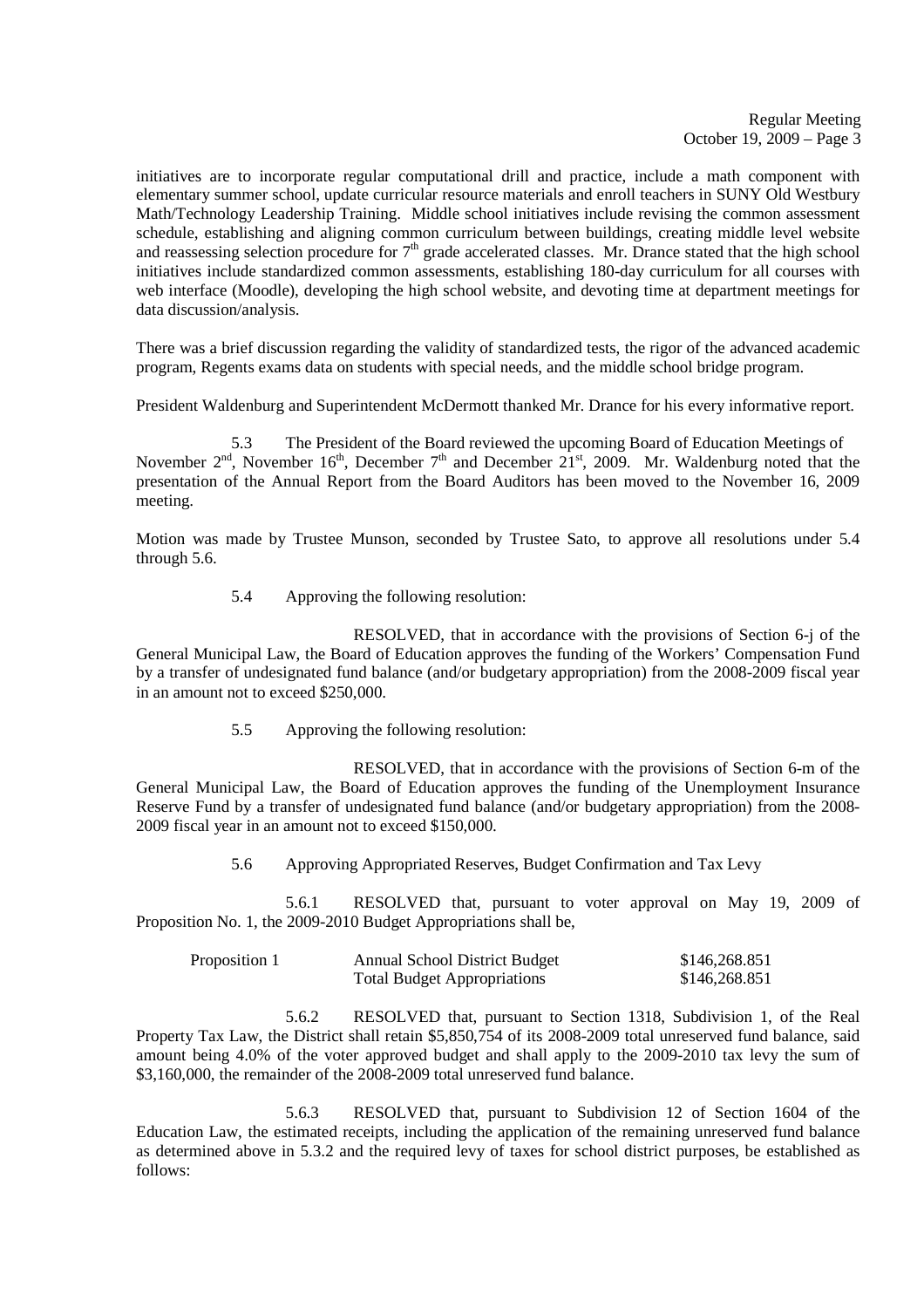Regular Meeting October 19, 2009 – Page 4

| <b>Estimated Receipts</b>                                       | \$18,881,520  |
|-----------------------------------------------------------------|---------------|
| Tax Levy (includes estimated STAR Reimbursement of \$8,371,179) | \$127,387,331 |

 5.6.4 RESOLVED that, pursuant to 259 and Subdivision 5(a), Section 1804 of the Education Law, the following additional tax levy also be established:

For the School District Library as requested by the Library Trustees  $$8,604,000$ 

 5.6.5 RESOLVED that, pursuant to Section 8 of the Suffolk County Tax Act and based upon the assessed valuation which has been certified to the District by the Town Assessor, the following computed tax rate per \$100 of assessed valuations be adopted and order certified to the Supervisor of the Town, together with the dollar amounts to be raised by the President of the Board:

|                                    | Amount to be Levied | Estimated Tax Rate/\$100 AV |
|------------------------------------|---------------------|-----------------------------|
| For Regular School Purposes        | \$127,387,745       | \$156.87                    |
| For School District Public Library | \$ 8.604,000        | \$10.60                     |

Vote on Trustee Munson's motion to approve all resolutions under 5.4 through 5.6 was unanimously carried.

#### 6. COMMUNICATIONS

 6.1 Letter from Mr. and Mrs. Cusack, et al, to the Board of Education, received October 1, 2009, re: high school bus service mileage

Mrs. Cusack asked the Board to consider giving a variance to the area of Woodhull Place, Seaview Avenue, Woodhull Court, Seaview Terrace, Whispering Fields, and part of Scudder Avenue and making this area a Child Safety Zone. Mrs. Cusack noted that the children that live in this area have to cross the busy intersection 25A and Elwood Road to walk to the high school. The east side of Elwood Road has a sidewalk that is narrow and mostly without curbs and the west side does not have a sidewalk. Mrs. Cusack also stated that she researched surrounding districts and the transportation limit is 1.0 mile for high school students. Northport is the only district that has a mileage limit of 1.5 miles.

There was a long discussion among the Board and community members. President Waldenburg stated that the mileage is set by voter approval and cannot be changed unless presented to the community to vote on. Mr. Waldenburg also stated that certain criteria have to be met in order to establish an area as a child safety zone. Dr. McDermott noted that she is taking a comprehensive look at transportation and safety throughout the District. Several Board members discussed how the distance is measured from the school and making it uniform throughout the District by using the front entrance of each school as the point of measurement.

Dr. McDermott stated that she will have the current information regarding transportation measurement forwarded to the Board and information regarding the child safety zone application process.

# 7. PUBLIC PARTICIPATION

#### Name Comment

Karen Wills Stated that she attended the ALS Research Symposium sponsored by the A Midwinter Board Trustee Night's Dream committee and commented on how phenomenal these students are in their investment to this cause. Trustee Wills also stated she, along with President Waldenburg and Trustees Ingraham and McNaughton attended the "We Work for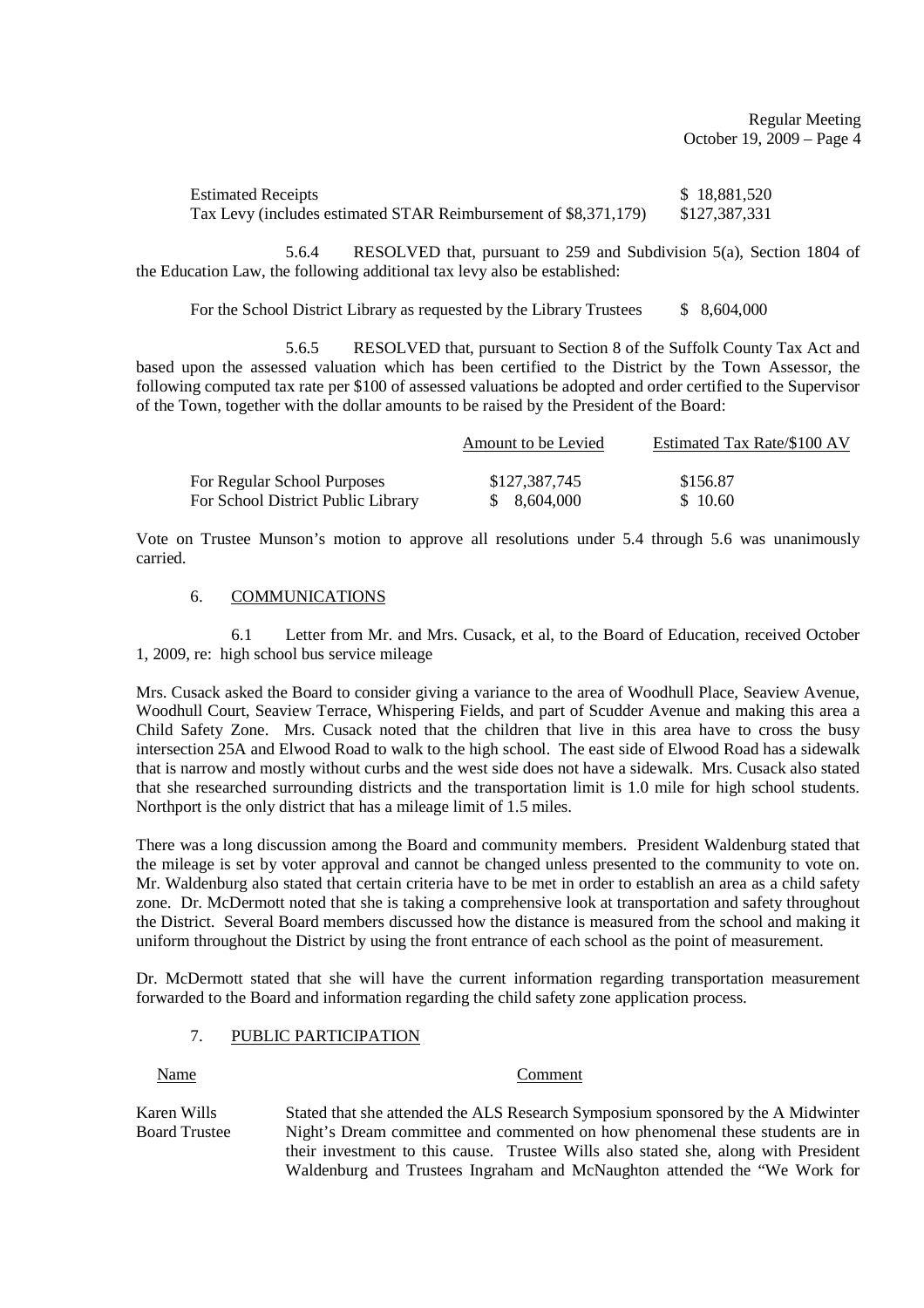### Regular Meeting October 19, 2009 – Page 5

You" community forum hosted by County Executive Steve Levy where he discussed consolidation of services among the 69 schools districts in Suffolk County. Liz Dragone Noted that the high school marching band will be performing at the Newsday Board Trustee Marching Band Festival on Thursday evening. Marching Band Festival on Thursday evening. Tim Madden Stated that he thinks the going green initiative is great environmentally but has Board Trustee concerns about getting information out to parents in the District regarding programs available, in particular the LINGUAS program. Trustee Madden also stated his concern about losing instructional time by closing the elementary schools on May  $4<sup>th</sup>$ to grade assessments.

Mr. Matt Nelson, Assistant Superintendent for Instruction, stated that a ConnectEd message will be sent out to all elementary parents regarding the LINGUAS program.

Dr. McDermott stated that the District wanted to take a full look at grading the assessments and did not want to incur costs for substitutes as well.

Mary Gilmore Stated that there are wonderful things happening at the high school but what about Parent implementing full day kindergarten. Ms. Gilmore stated that nearly every other school district on Long Island has implemented a full day kindergarten and there is scientifically based research on the educational benefits of a full day kindergarten. Ms. Gilmore asked the Board to consider a three to four year plan with the implementation of the program in year three or four with the infrastructure done in phases.

There was a discussion regarding the financial considerations in changing to a full day kindergarten and President Waldenburg noted that there has been a lot of debate on this subject. Trustee Madden suggested creating a committee to develop a three to four year strategic plan to examine the issue of a full day kindergarten program. After a brief discussion President Waldenburg asked Trustee Madden to formulate a proposal for the Board's consideration defining the committee and its charge.

Dr. Nina Dorata Stated that the Board should form a long term strategic planning committee and<br>Audit Committee referenced Levittown School District's long term strategic planning committee's referenced Levittown School District's long term strategic planning committee's Member charter. Dr. Dorata stated her concerns regarding information being provided to some members of the Board and not to the Audit Committee. Dr. Dorata also stated that delaying the issuance of the financial statements sends a negative signal out. Dr. Dorata stated that she and several members of the Audit Committee spoke with the District's external auditor as to why the financial statements were delayed.

Dr. McDermott noted that Warren Arthur is the Chairperson of the Audit Committee and that all communication from the Audit Committee should flow through the chairperson. Dr. McDermott also noted that the engagement partner should share his communications not only with the chairperson of the Audit Committee, but also with the Audit Committee, the Board of Education, Ms. Molander and herself. Dr. McDermott also stated that there is nothing to hide with the District's financial statements and the auditors recommended using the grace period to show that there is a full accounting of the financial statements.

Vice President Munson informed Dr. Dorata that she did not receive any emails from Mr. Arthur or Mr. Rodriguez before the other members of the Audit Committee as Dr. Dorata suggested. Mrs. Munson noted that the Audit Committee is an advisory committee to the whole Board of Education.

Parent Asked if there is a summer bridge program available in science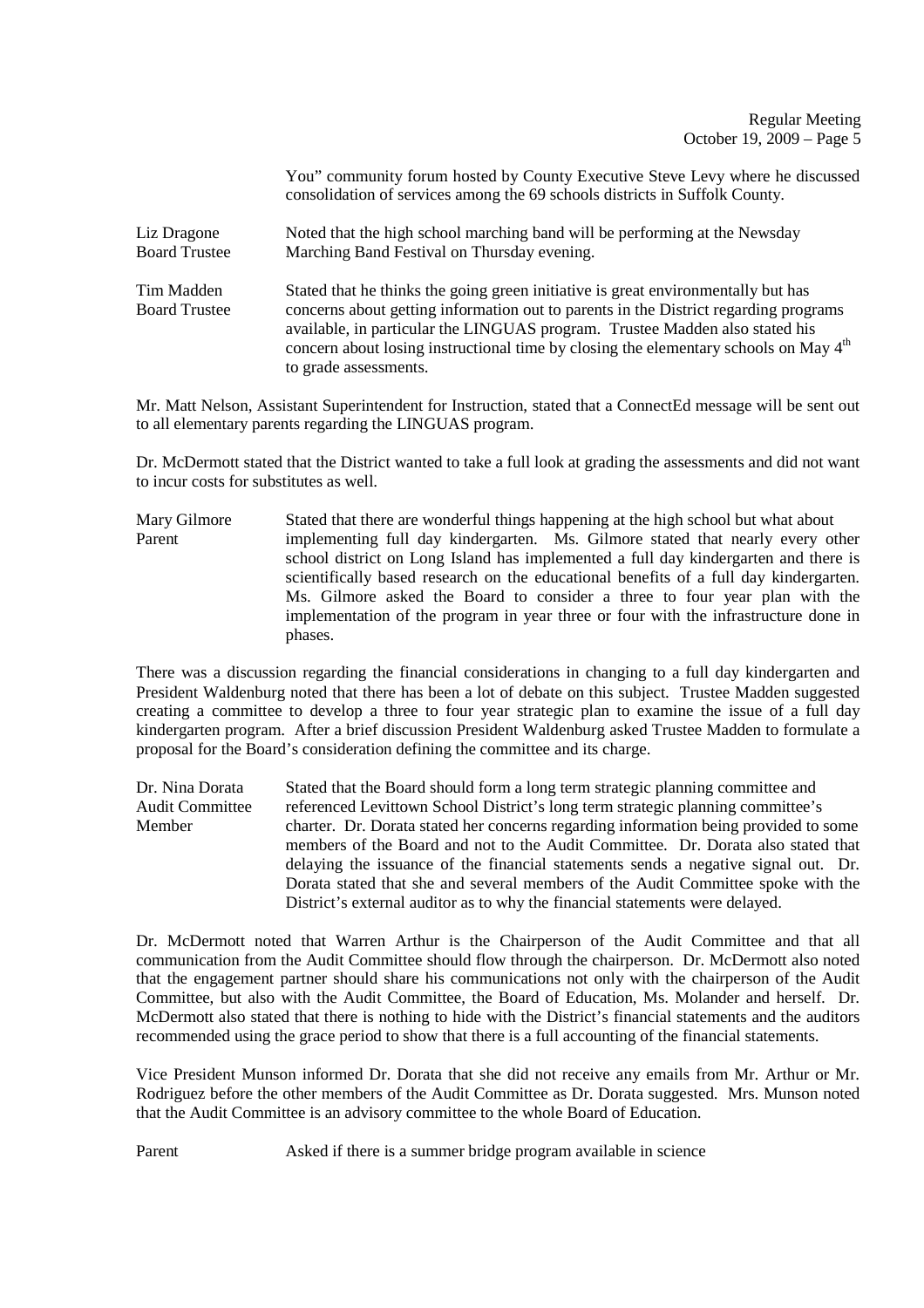Dr. McDermott stated that there is not currently a summer bridge program in science but will look into it.

Jean Baron Read a letter to the Board stating that the "complaint of substance" clause in the UTNEN teacher's contract does not fairly serve the children and parents of the district. Ms. Baron requested that the contract be amended to provide protection to students and parents by allowing a complainant's name to remain confidential to all personnel including the UTN president.

President Waldenburg stated that all Board members will receive a copy of Ms. Baron's letter and it will be considered when negotiations open up.

Motion was made by Trustee Ingraham, seconded by Trustee Sato, to approve all items under 8. and 9., including Supplemental 8.1.1 (Schedule A #37-38) and Supplemental 9.2.3 (donation).

### 8. SUPERINTENDENT'S REPORT, GENERAL - FOR BOARD ACTION

 8.1 Personnel Schedules, each dated October 19, 2009, and each attached and made part of the official minutes:

| - Certified Staff (including Supplemental A)         |
|------------------------------------------------------|
| - Non-Instructional Staff                            |
| - Salary Transfers                                   |
| - Extra Pay                                          |
| Schedule J - Committee on Special Education          |
| Schedule A<br>Schedule B<br>Schedule C<br>Schedule D |

President Waldenburg announced the retirement of Margaret Isenberg, Ocean Avenue School Teacher Aide, after 35 years of service to the District.

#### 9. SUPERINTENDENT'S REPORT, FINANCIAL - FOR BOARD ACTION

 9.1 Authorizing the administration to apply for the following Suffolk's Edge Teacher Center Grants:

 9.1.1 \$507.00 to be used to form a parent/teacher collegial circle using the text, *7 Keys to Comprehension – How to Help your Kids Read It and Get It!*

 9.1.2 \$1,496.47 to be used to create a sustainable and environmentally-friendly vegetable garden and hands-on outdoor classroom starting with the spring 2010 growing season

 9.1.3 \$1,500.00 to be used to institute a classroom library of books for students to check-out and read independently in order to have access to current high-interest titles that will capture their attention and inspire their love of reading

 9.1.4 \$1,500.00 to be used to fund supplies for activities for the East Northport Middle School Environmental Team Club

9.2 Approving the following donations to the District:

 9.2.1 \$2,529.00 from the Music Department for the Northport-East Northport School District for the purpose of establishing The Michael Kauffman Memorial Scholarship

 9.2.2 \$100 from various donors to the Geraldine Wolf Welch Memorial Scholarship